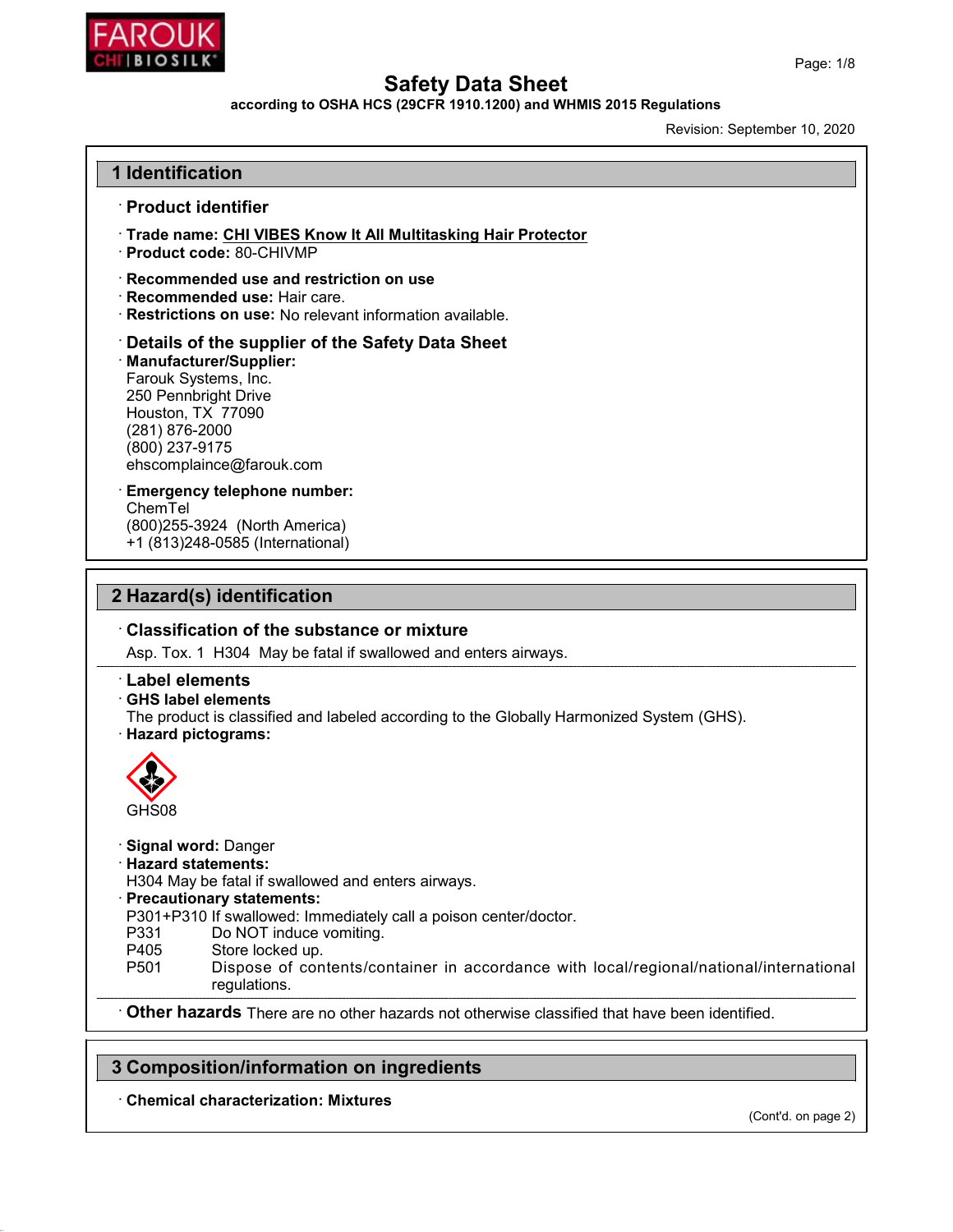

Г

# Safety Data Sheet

according to OSHA HCS (29CFR 1910.1200) and WHMIS 2015 Regulations

Revision: September 10, 2020

#### Trade name: CHI VIBES Know It All Multitasking Hair Protector

(Cont'd. of page 1)

| Components:                                                                                               |        |
|-----------------------------------------------------------------------------------------------------------|--------|
| 541-02-6   Decamethylcyclopentasiloxane                                                                   | 10-25% |
| Flam. Lig. 4, H227                                                                                        |        |
| 93685-81-5 Hydrocarbons, C4, 1,3-butadiene-free, polymd., triisobutylene fraction, 10-25%<br>hydrogenated |        |
| ♦ Flam. Liq. 3, H226<br><b>Example 35</b> Asp. Tox. 1, H304                                               |        |
| . Additional information:                                                                                 |        |

#### · Additional information:

For the wording of the listed Hazard Statements, refer to section 16.

For the listed ingredient(s), the identity and/or exact percentage(s) are being withheld as a trade secret.

## 4 First-aid measures

#### · Description of first aid measures

#### · After inhalation:

Supply fresh air.

Provide oxygen treatment if affected person has difficulty breathing.

If experiencing respiratory symptoms: Call a poison center/doctor.

In case of unconsciousness place patient stably in side position for transportation.

#### · After skin contact:

Product is manufactured for topical use. If irritation occurs, discontinue use and wash affected area with soap and water.

If skin irritation is experienced, consult a doctor.

· After eye contact:

Remove contact lenses if worn.

Rinse opened eye for several minutes under running water. If symptoms persist, consult a doctor.

### · After swallowing:

Rinse out mouth and then drink plenty of water.

Do not induce vomiting; immediately call for medical help.

A person vomiting while lying on their back should be turned onto their side.

- · Most important symptoms and effects, both acute and delayed: Breathing difficulty
- · Danger:

May be fatal if swallowed and enters airways.

Danger of impaired breathing.

· Indication of any immediate medical attention and special treatment needed:

If medical advice is needed, have product container or label at hand.

# 5 Fire-fighting measures

· Extinguishing media · Suitable extinguishing agents: Foam Carbon dioxide Fire-extinguishing powder Gaseous extinguishing agents Water fog / haze · For safety reasons unsuitable extinguishing agents: Water stream. · Special hazards arising from the substance or mixture

(Cont'd. on page 3)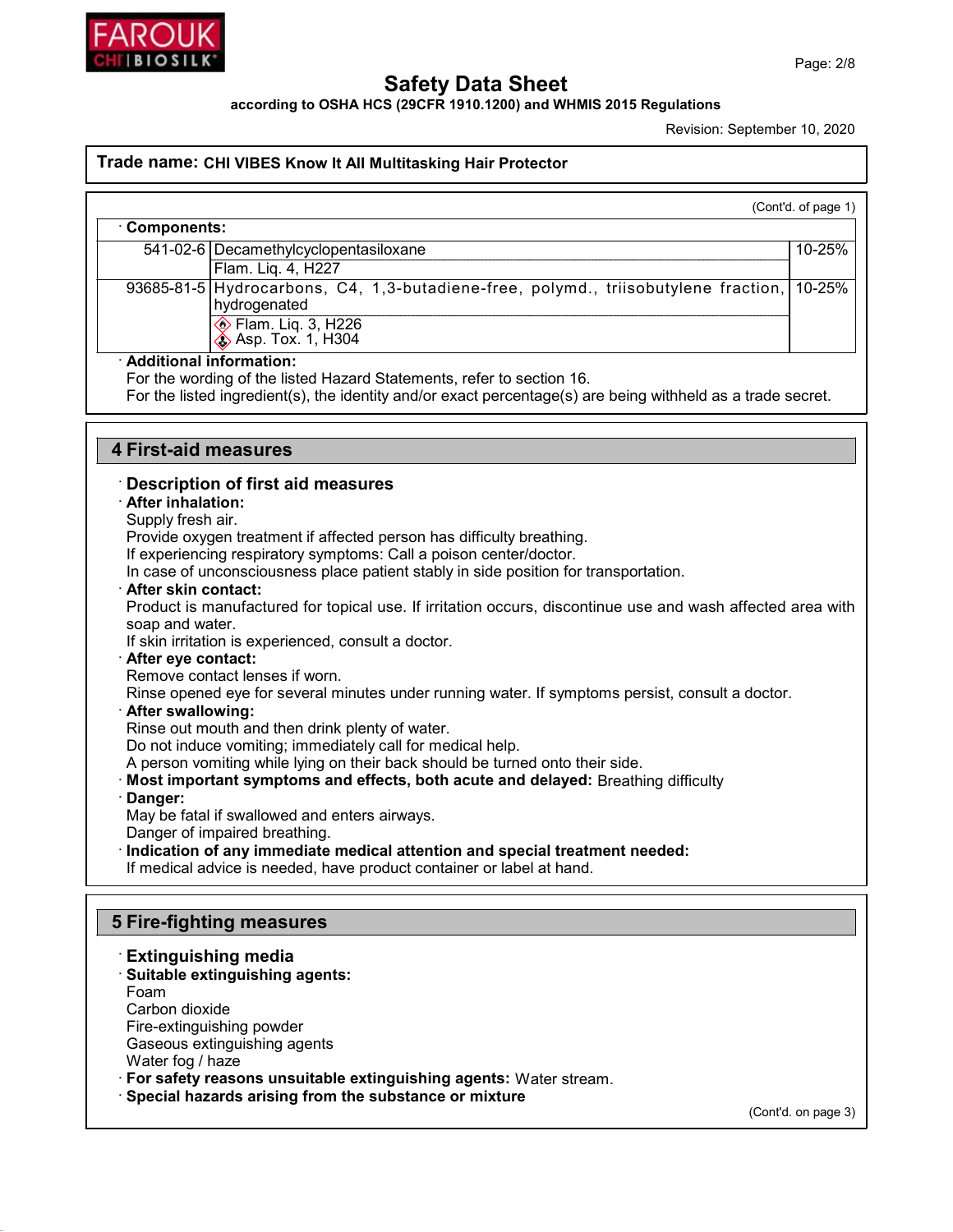



according to OSHA HCS (29CFR 1910.1200) and WHMIS 2015 Regulations

Revision: September 10, 2020

## Trade name: CHI VIBES Know It All Multitasking Hair Protector

(Cont'd. of page 2)

Formation of toxic gases is possible during heating or in case of fire.

#### · Advice for firefighters

#### · Protective equipment:

Wear self-contained respiratory protective device. Wear fully protective suit.

# 6 Accidental release measures

# · Personal precautions, protective equipment and emergency procedures

Wear protective equipment. Keep unprotected persons away. Ensure adequate ventilation.

For large spills, use respiratory protective device against the effects of fumes/dust/aerosol. Particular danger of slipping on leaked/spilled product.

# · Environmental precautions

Do not allow undiluted product or large quantities of it to reach ground water, water course or sewage system.

## · Methods and material for containment and cleaning up

Towel or mop up material and collect in a suitable container.

For larger spills, add sawdust, chalk or other inert binding material, then sweep up and discard. Send for recovery or disposal in suitable receptacles.

## **Reference to other sections**

See Section 7 for information on safe handling.

See Section 8 for information on personal protection equipment.

See Section 13 for disposal information.

# 7 Handling and storage

# · Handling

# · Precautions for safe handling:

Keep out of reach of children.

Avoid splashes or spray in enclosed areas.

Use only in well ventilated areas.

# · Conditions for safe storage, including any incompatibilities

· Requirements to be met by storerooms and receptacles: Store in cool, dry conditions in well sealed receptacles.

Avoid storage near extreme heat, ignition sources or open flame.

- · Information about storage in one common storage facility: Store away from oxidizing agents. Store away from foodstuffs.
- · Specific end use(s) No relevant information available.

# 8 Exposure controls/personal protection

#### · Control parameters

· Components with limit values that require monitoring at the workplace:

The product does not contain any relevant quantities of materials with critical values that have to be

(Cont'd. on page 4)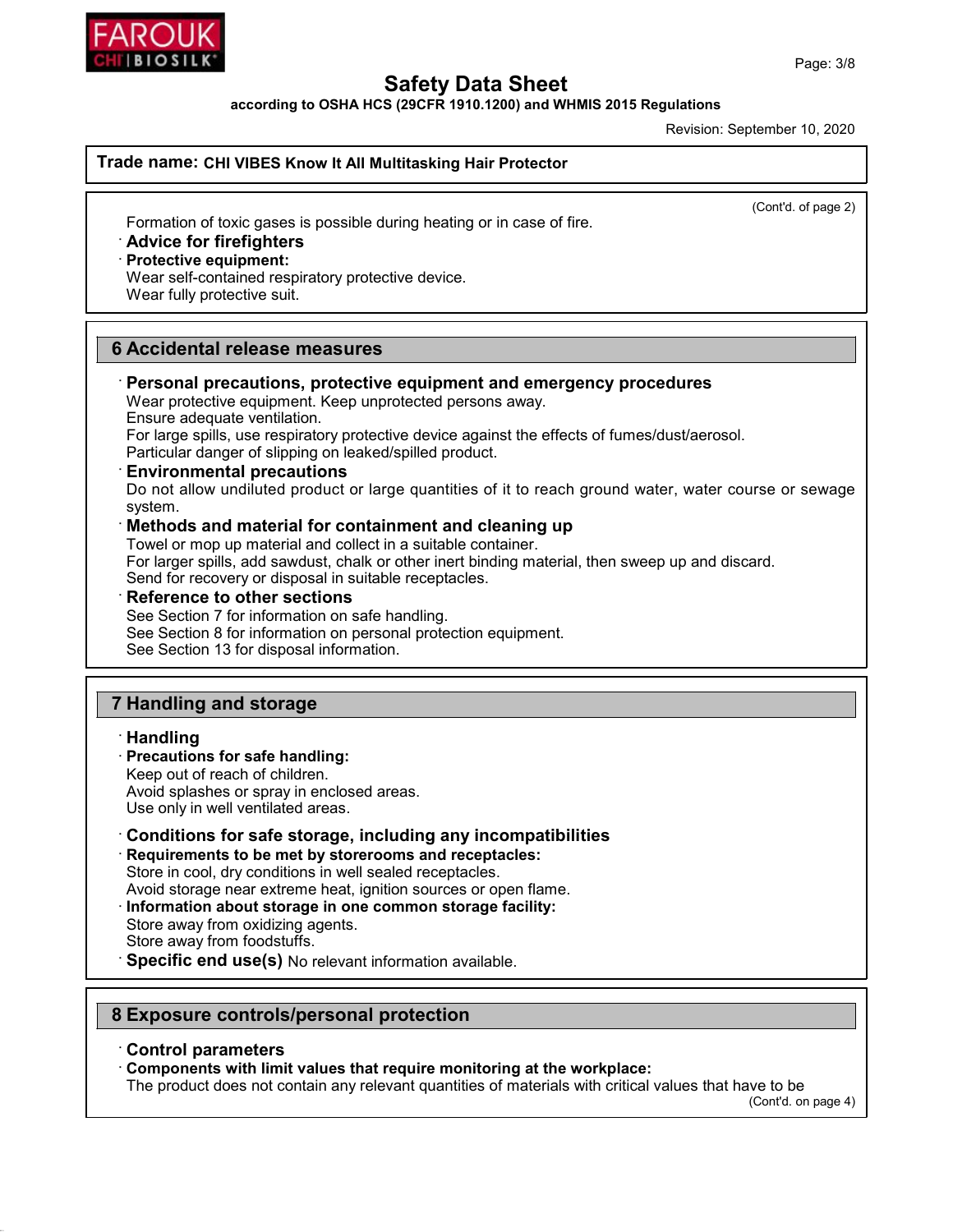

according to OSHA HCS (29CFR 1910.1200) and WHMIS 2015 Regulations

Revision: September 10, 2020

Trade name: CHI VIBES Know It All Multitasking Hair Protector

(Cont'd. of page 3)

monitored at the workplace.

· Exposure controls

· General protective and hygienic measures:

Keep away from foodstuffs, beverages and feed.

Wash hands before breaks and at the end of work.

Avoid breathing mist, vapors, or spray.

· Engineering controls: Provide adequate ventilation.

· Breathing equipment: Not required under normal conditions of use.

· Protection of hands: Not required under normal conditions of use.

· Eye protection: Follow relevant national guidelines concerning the use of protective eyewear.

· Body protection: Not required under normal conditions of use.

## · Limitation and supervision of exposure into the environment No relevant information available.

· Risk management measures No relevant information available.

| 9 Physical and chemical properties                    |                                               |                     |
|-------------------------------------------------------|-----------------------------------------------|---------------------|
| Information on basic physical and chemical properties |                                               |                     |
| · Appearance:                                         |                                               |                     |
| Form:                                                 | Liquid                                        |                     |
| Color:                                                | According to product specification            |                     |
| Odor:                                                 | Pleasant                                      |                     |
| <b>Odor threshold:</b>                                | Not determined.                               |                     |
| pH-value:                                             | Not determined.                               |                     |
| · Melting point/Melting range:                        | Not determined.                               |                     |
| <b>Boiling point/Boiling range:</b>                   | Not determined.                               |                     |
| · Flash point:                                        | 98.9 °C (210 °F)                              |                     |
| · Flammability (solid, gaseous):                      | Not applicable.                               |                     |
| · Auto-ignition temperature:                          | Not determined.                               |                     |
| <b>Decomposition temperature:</b>                     | Not determined.                               |                     |
| Danger of explosion:                                  | Product does not present an explosion hazard. |                     |
| <b>Explosion limits</b>                               |                                               |                     |
| Lower:                                                | Not determined.                               |                     |
| Upper:                                                | Not determined.                               |                     |
| <b>Oxidizing properties:</b>                          | Non-oxidizing.                                |                     |
| · Vapor pressure:                                     | Not determined.                               |                     |
| Density:                                              |                                               |                     |
| <b>Relative density:</b>                              | Not determined.                               |                     |
| Vapor density:                                        | Not determined.                               |                     |
| <b>Evaporation rate:</b>                              | Not determined.                               |                     |
| <b>Solubility in / Miscibility with</b>               |                                               |                     |
| Water:                                                | Partly miscible.                              |                     |
|                                                       |                                               | (Cont'd. on page 5) |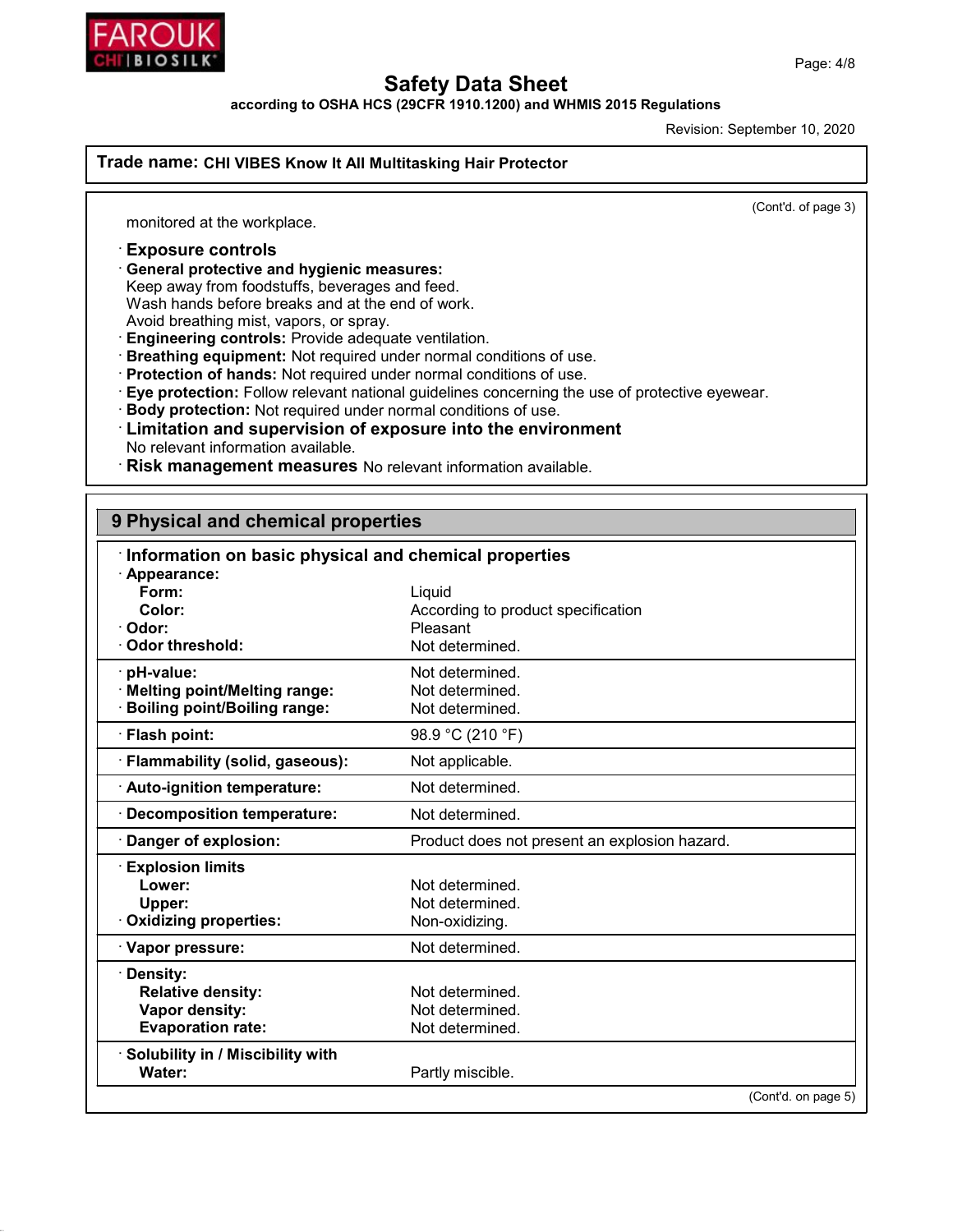

according to OSHA HCS (29CFR 1910.1200) and WHMIS 2015 Regulations

Revision: September 10, 2020

#### Trade name: CHI VIBES Know It All Multitasking Hair Protector

(Cont'd. of page 4)

Partition coefficient (n-octanol/water): Not determined.

· Viscosity

Dynamic: Not determined. Kinematic: Not determined. **Other information** No relevant information available.

# 10 Stability and reactivity

· Reactivity: No relevant information available.

- · Chemical stability: Stable under normal temperatures and pressures.
- · Thermal decomposition / conditions to be avoided:

No decomposition if used and stored according to specifications.

- · Possibility of hazardous reactions Reacts with oxidizing agents.
- · Conditions to avoid Excessive heat.
- · Incompatible materials Oxidizing agents.
- · Hazardous decomposition products
- Under fire conditions only:

Carbon monoxide and carbon dioxide

# 11 Toxicological information

· Information on toxicological effects

- · Acute toxicity: Based on available data, the classification criteria are not met.
- · LD/LC50 values that are relevant for classification: None.
- · Primary irritant effect:
- $\cdot$  On the skin: Based on available data, the classification criteria are not met.
- · On the eye: Based on available data, the classification criteria are not met.
- · Sensitization: Based on available data, the classification criteria are not met.

· IARC (International Agency for Research on Cancer):

None of the ingredients are listed.

### · NTP (National Toxicology Program):

None of the ingredients are listed.

#### OSHA-Ca (Occupational Safety & Health Administration):

None of the ingredients are listed.

### · Probable route(s) of exposure:

Ingestion.

Inhalation.

Eye contact.

Skin contact.

· Germ cell mutagenicity: Based on available data, the classification criteria are not met.

- · Carcinogenicity: Based on available data, the classification criteria are not met.
- · Reproductive toxicity: Based on available data, the classification criteria are not met.
- · STOT-single exposure: Based on available data, the classification criteria are not met.
- · STOT-repeated exposure: Based on available data, the classification criteria are not met.

(Cont'd. on page 6)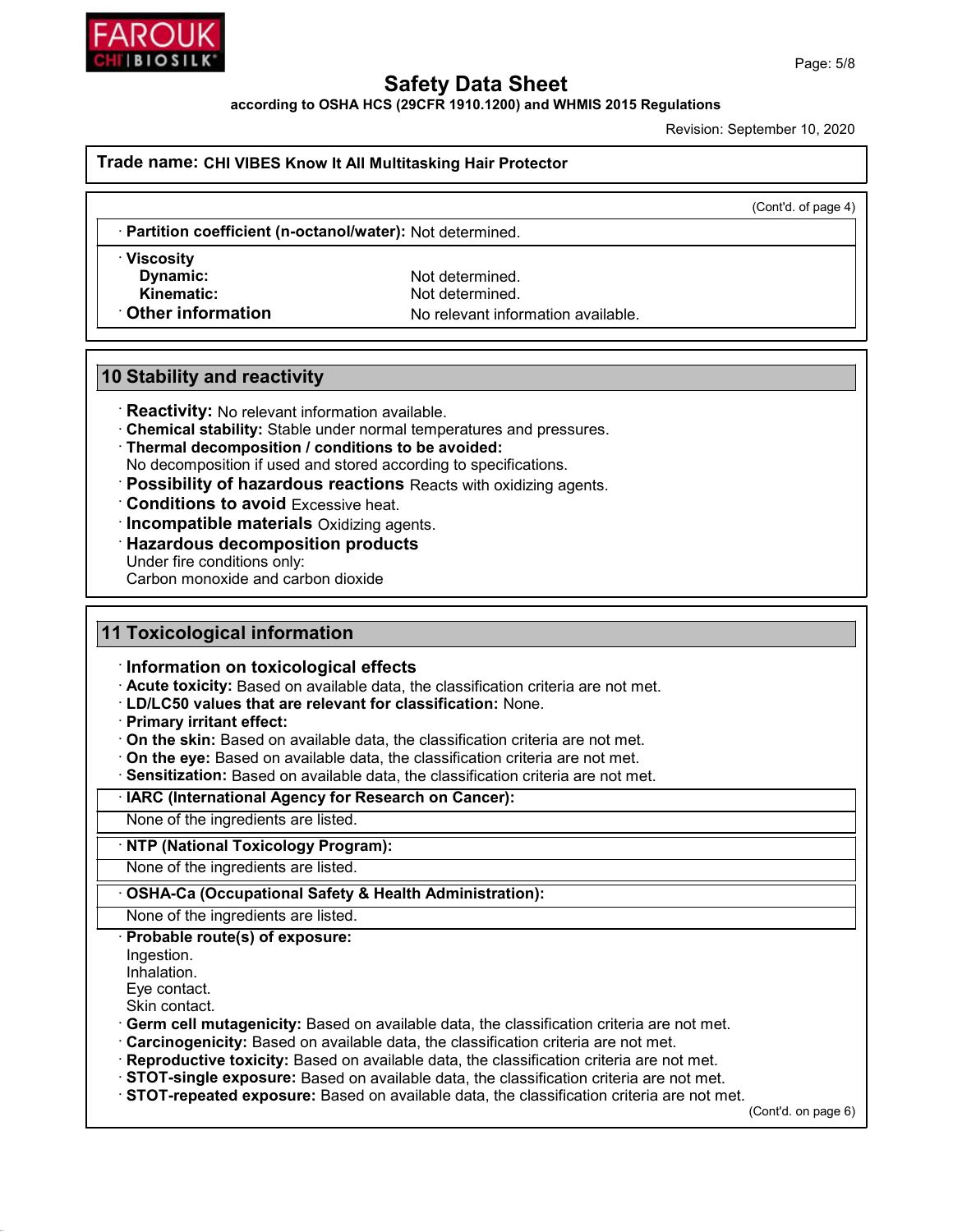

according to OSHA HCS (29CFR 1910.1200) and WHMIS 2015 Regulations

Revision: September 10, 2020

#### Trade name: CHI VIBES Know It All Multitasking Hair Protector

(Cont'd. of page 5)

· Aspiration hazard: May be fatal if swallowed and enters airways.

# 12 Ecological information

- · Toxicity
- · Aquatic toxicity No relevant information available.
- · Persistence and degradability No relevant information available.
- · Bioaccumulative potential: No relevant information available.
- · Mobility in soil: No relevant information available.
- · Other adverse effects No relevant information available.

# 13 Disposal considerations

#### · Waste treatment methods

· Recommendation:

The user of this material has the responsibility to dispose of unused material, residues and containers in compliance with all relevant local, state and federal laws and regulations regarding treatment, storage and disposal for hazardous and nonhazardous wastes.

- · Uncleaned packagings
- · Recommendation: Disposal must be made according to official regulations.

| $\cdot$ UN-Number                                                 |                 |  |
|-------------------------------------------------------------------|-----------------|--|
| · DOT, ADR/RID/ADN, IMDG, IATA                                    | Not regulated.  |  |
| $\cdot$ UN proper shipping name<br>· DOT, ADR/RID/ADN, IMDG, IATA | Not regulated.  |  |
| Transport hazard class(es)                                        |                 |  |
| · DOT, ADR/RID/ADN, IMDG, IATA<br>· Class                         | Not regulated.  |  |
| · Packing group<br>· DOT, ADR/RID/ADN, IMDG, IATA                 | Not regulated.  |  |
| <b>Environmental hazards</b><br>· Marine pollutant:               | No              |  |
| <b>Special precautions for user</b>                               | Not applicable. |  |
| <b>Transport in bulk according to Annex II of</b>                 |                 |  |
| <b>MARPOL73/78 and the IBC Code</b>                               | Not applicable. |  |

15 Regulatory information

(Cont'd. on page 7)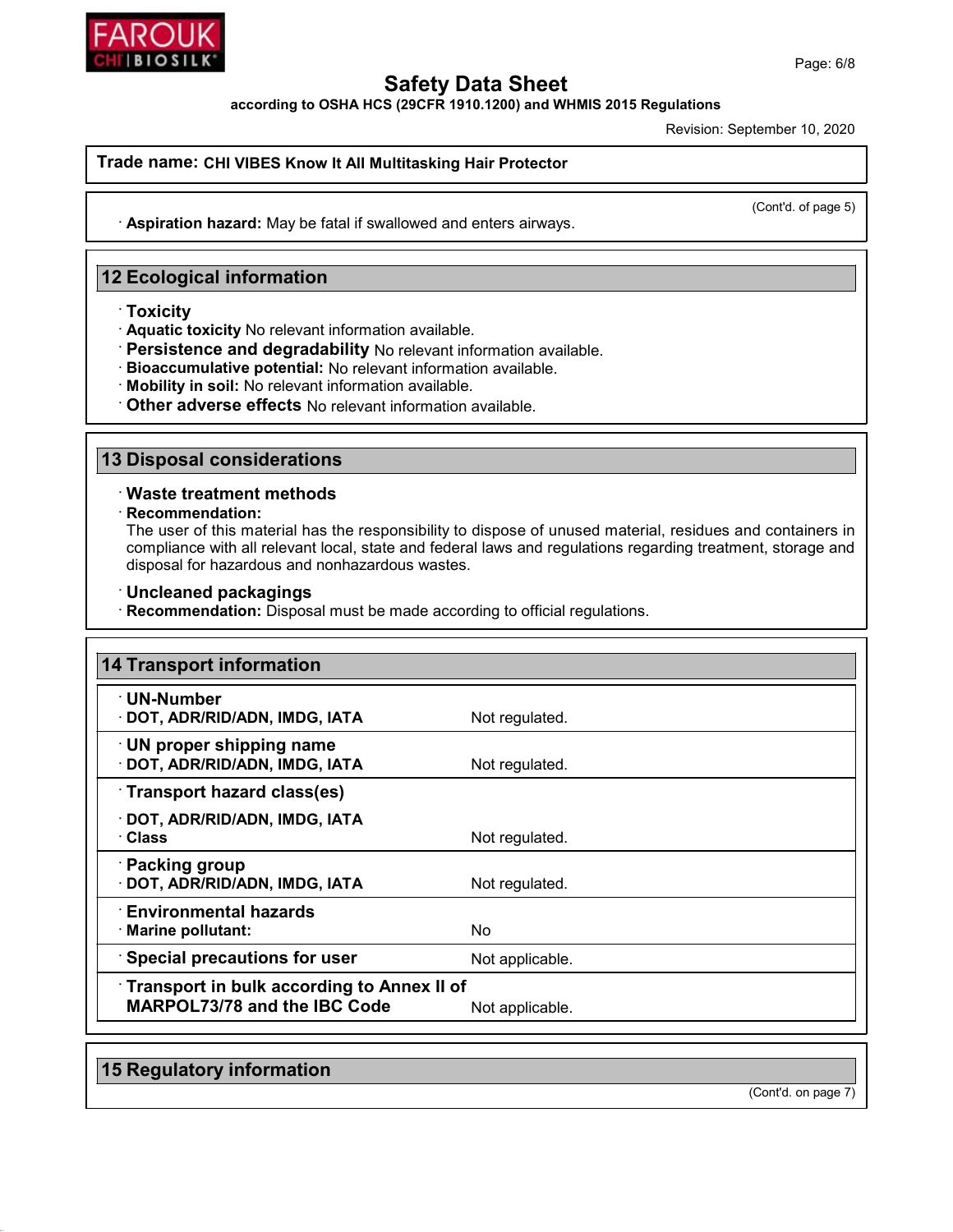

according to OSHA HCS (29CFR 1910.1200) and WHMIS 2015 Regulations

Revision: September 10, 2020

|                                | (Cont'd. of page 6)                                                                            |
|--------------------------------|------------------------------------------------------------------------------------------------|
| mixture                        | $\cdot$ Safety, health and environmental regulations/legislation specific for the substance or |
| · United States (USA)<br>∙SARA |                                                                                                |
|                                | · Section 302 (extremely hazardous substances):                                                |
|                                | None of the ingredients are listed.                                                            |
|                                | · Section 313 (Specific toxic chemical listings):                                              |
|                                | None of the ingredients are listed.                                                            |
|                                | · TSCA (Toxic Substances Control Act)                                                          |
|                                | All ingredients are listed or exempt.                                                          |
| Proposition 65 (California)    |                                                                                                |
|                                | Chemicals known to cause cancer:                                                               |
|                                | None of the ingredients are listed.                                                            |
|                                | Chemicals known to cause developmental toxicity for females:                                   |
|                                | None of the ingredients are listed.                                                            |
|                                | Chemicals known to cause developmental toxicity for males:                                     |
|                                | None of the ingredients are listed.                                                            |
|                                | Chemicals known to cause developmental toxicity:                                               |
|                                | None of the ingredients are listed.                                                            |
|                                | <b>EPA (Environmental Protection Agency):</b>                                                  |
|                                | None of the ingredients are listed.                                                            |
|                                | · IARC (International Agency for Research on Cancer):                                          |
|                                | None of the ingredients are listed.                                                            |
|                                | Canadian Domestic Substances List (DSL):                                                       |
|                                | All ingredients are listed or exempt.                                                          |

This information is based on our present knowledge. However, this shall not constitute a guarantee for any specific product features and shall not establish a legally valid contractual relationship.

#### Abbreviations and acronyms:

ADR: European Agreement concerning the International Carriage of Dangerous Goods by Road IMDG: International Maritime Code for Dangerous Goods DOT: US Department of Transportation IATA: International Air Transport Association CAS: Chemical Abstracts Service (division of the American Chemical Society) LC50: Lethal concentration, 50 percent LD50: Lethal dose, 50 percent OSHA: Occupational Safety & Health Administration Flam. Liq. 3: Flammable liquids – Category 3 Flam. Liq. 4: Flammable liquids – Category 4 Asp. Tox. 1: Aspiration hazard – Category 1 · Sources Website, European Chemicals Agency (echa.europa.eu) Website, US EPA Substance Registry Services (ofmpub.epa.gov/sor internet/registry/substreg/home/

(Cont'd. on page 8)